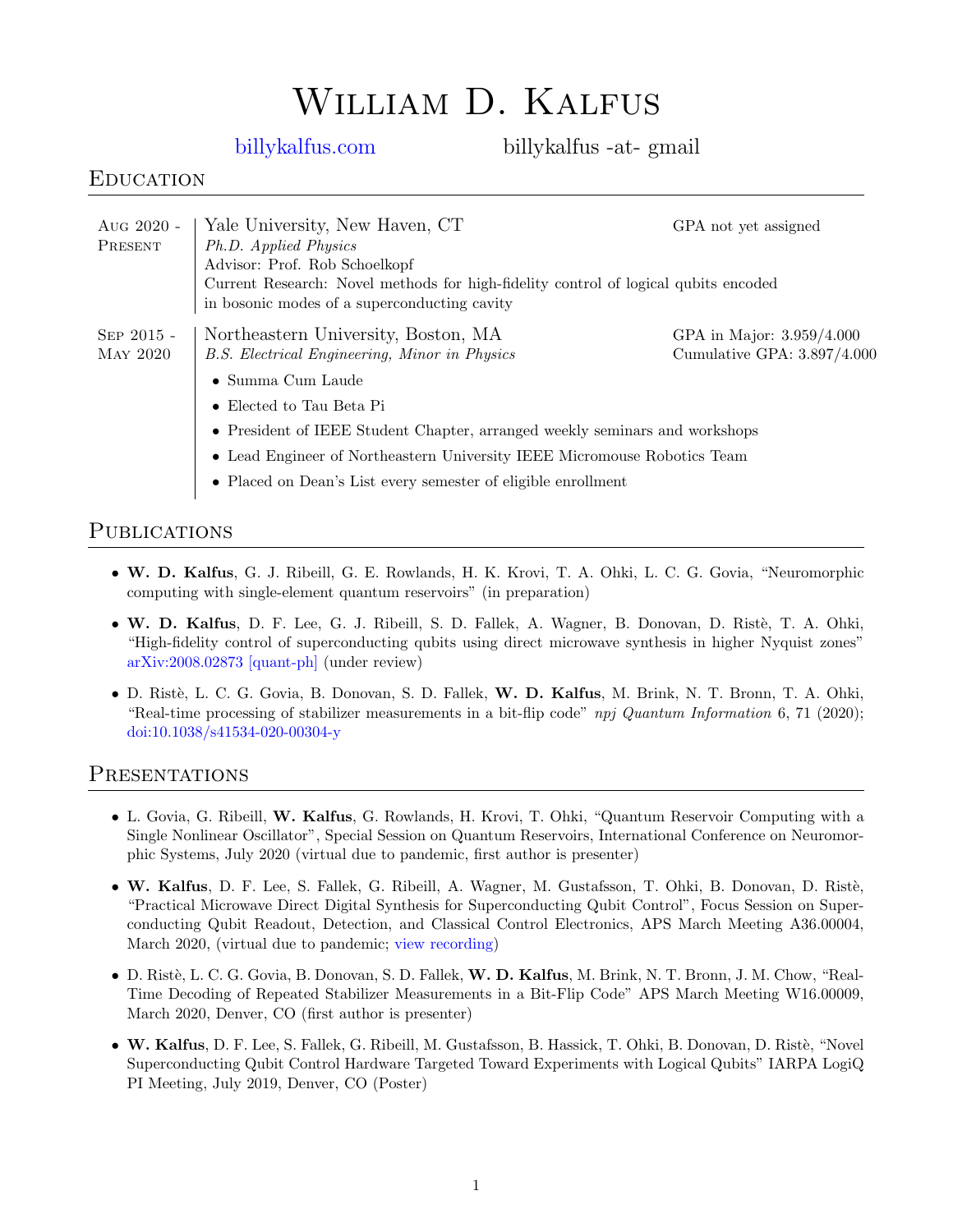# Research and Work Experience

| JUL 2018 -<br>Aug 2020   | Raytheon BBN Technologies, Cambridge, MA<br>Intern, Quantum Engineering and Computing Group                                                                                                |  |
|--------------------------|--------------------------------------------------------------------------------------------------------------------------------------------------------------------------------------------|--|
|                          | • Demonstrated quantum advantage in neuromorphic computing using weakly nonlinear quantum<br>oscillators as computational reservoirs in simulation and experiment                          |  |
|                          | • Developed scalable technique for control of superconducting qubits using cost-effective direct<br>RF synthesis and demonstrated improved quantum gate error compared to existing methods |  |
|                          | • Designed FPGA logic for digital signal processing of qubit readout pulses                                                                                                                |  |
|                          | • Extended open-source quantum programming languages to implement quantum eigensolvers<br>on local superconducting quantum processors                                                      |  |
|                          | • Developed software to analyze transmission spectra of extremely-low-loss resonant structures<br>and demonstrate advantages of novel designs and materials                                |  |
| $JUL$ -<br>DEC 2017      | Qubitekk Inc., Vista, CA<br>Researcher and Program Manager                                                                                                                                 |  |
|                          | • Developed real-time quantum error correction protocol for transmission of polarization-<br>entangled photons through telecom single-mode fiber                                           |  |
|                          | • Designed and assembled electro-optical device capable of implementing arbitrary optical ele-<br>ments for realization of quantum error correction protocol                               |  |
|                          | • Created motor controller for driving optical delay lines in quantum optics experiments                                                                                                   |  |
| $\rm{May}$ -<br>Aug 2016 | United Parcel Service, Mahwah, NJ<br>Summer Intern, Integration Competency Center                                                                                                          |  |
|                          | • Developed plugin for Apache Active MQ middleware to prevent reception of unwanted messages<br>from client applications                                                                   |  |
|                          | Documented configuration of build reporting software for other departments in order to apply<br>Continuous Integration techniques                                                          |  |
| Ост 2015 -<br>APR 2016   | Computational Vision Laboratory at Northeastern University, Boston, MA<br>Speech-Language Pathology and Audiology Apprentice                                                               |  |
|                          | • Built precision linear camera motion platform to capture stable video for computational analysis                                                                                         |  |
|                          | • Designed headset for optic flow analysis on video streams subject to human-like movement                                                                                                 |  |
|                          | • Contributed to software for performing optical experiments on test subjects                                                                                                              |  |

# Relevant Skills and Coursework

- Hardware: Learned soldering at age 9, capable of detailed and precise surface mount work. Competent in circuit design involving microcontrollers, FPGAs, digital logic, transistors, op-amps, and passive components. Extensive experience with development systems including Arduino and Raspberry Pi. Competent with lab equipment including vector network analyzers, spectrum analyzers, microwave sources, multimeters, and oscilloscopes. Competent with microwave components including mixers, amplifiers, and filters.
- Programming Languages: Python (including scientific packages), Julia, C/C++ (including embedded frameworks), VHDL, Verilog, Mathematica, MATLAB, Bash, NI LabVIEW, various assembly languages
- Software: Altium Designer, Solidworks, Jupyter Notebook, Autodesk Inventor, LTSpice, LaTeX, Xilinx Vivado, NI AWR/Microwave Office, EagleCAD, Microsoft Office (Word, Excel, PowerPoint)
- Selected Undergraduate Coursework (italics indicate graduate-level): Nanophotonics, Quantum Mechanics, Micro- and Nanofabrication, Particle and Nuclear Physics, Hardware and System Security, Wireless Communication Circuits, Noise and Stochastic Processes